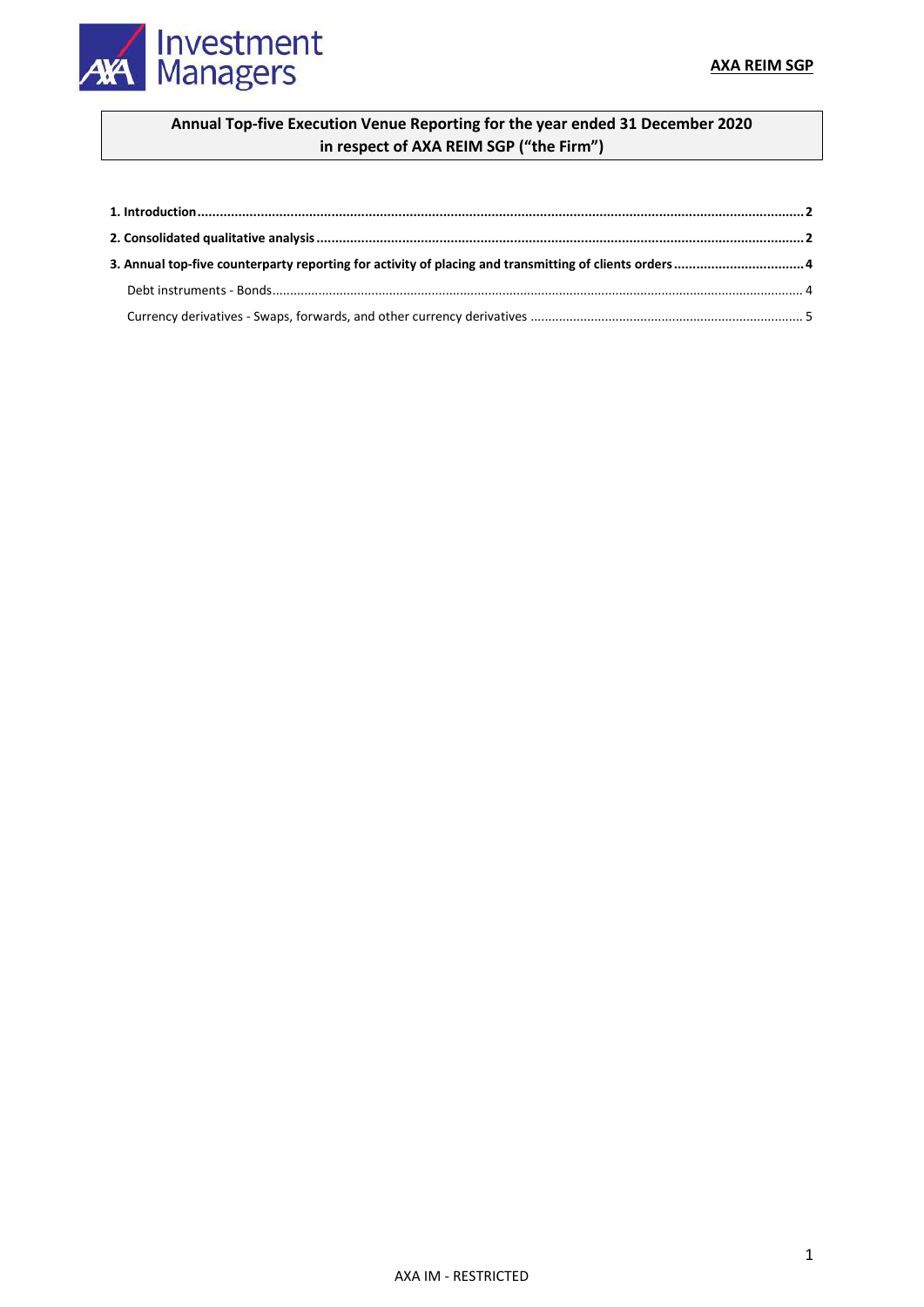

## **1. Introduction**

In accordance with Markets in Financial Instruments (MiFID II), this report provides information in respect of the top-five execution venues and counterparties used by AXA REIM SGP ("the Firm") when placing and executing orders with counterparties for the year ended 31 December 2020 in the course of AXA REIM SGP activity of portfolio management ("Top 5 Report").

This Top 5 Report provides separate analysis per class - and sub asset class when existing - of financial instruments, as defined by MiFID II, for when AXA REIM SGP placed and executed orders with counterparties in the course of its activity of portfolio management. During the year ended 31 December 2020, AXA REIM SGP has not placed orders or executed orders in the asset classes that do not appear in this report.

In each section, the analysis encompasses where applicable:

- The top 5 counterparties names and their respective identifiers in that class of financial instrument;
- Proportion of volume of orders placed as a percentage of total in that class of financial instrument;
- Proportion of orders placed as a percentage of total in that class of financial instrument;

 Confirmation of whether AXA REIM SGP placed orders an average of less than one trade per business day during the year ended 31 December 2020 in that class of financial instrument.

- Confirmation of whether AXA REIM SGP had for the 2020 transactions:
	- o Directed orders 'directed orders' is defined as an order where a specific execution venue was specified by clients in the context of an RTO/Execution only service

o Passive orders - 'passive order' means an order that provided liquidity and applies for equity and equity-like instruments. This type of orders would apply when AXA REIM SGP is either a market member or participant of an execution venue, which is not the case in practice

o Aggressive orders - 'aggressive orders' means an order that took liquidity and applies for equity and equity-like instruments. This type of orders would apply when AXA REIM SGP is either a market member or participant of an execution venue, which is not the case in practice

In preparing this Top 5 Report, all numerical information has been prepared in Euro ("EUR"). Where execution or transmission of client orders has not occurred in EUR conversion has been made into EUR applying the applicable prevailing spot foreign exchange rate.

'Tick size' corresponds to the average daily number of transactions in the most relevant market in terms of liquidity for shares or depositary receipts. Non-EEA equities have not been classified into a tick size and are not part of the Equities tables but rather the "Other instruments" table.

## **2. Consolidated qualitative analysis**

The following qualitative information is provided by the Firm on a consolidated basis for the year ended 31 December 2020 because the information is common to all classes of financial instruments in scope of this Top 5 Report. Qualitative analysis that is bespoke to each class of financial instrument in scope of this Top 5 Report is provided within the abovementioned sections 1 - 3 of this Top 5 Report.

> For the year ended 31 December 2020, AXA REIM SGP only placed and executed client orders with counterparties in the course of AXA REIM SGP's activity of portfolio management in respect of professional clients.

> There were no close links or conflicts of interest with any execution venue or counterparty that AXA REIM SGP used during the year ended 31 December 2020 in respect of any class of financial instrument in scope of this Top 5 Report when placing orders with a counterparty to execute on the Firm's behalf in respect of clients' orders, except with the following that are branches of same AXA IM headquarter and are therefore sister companies:

- o AXA Investment Managers Asia Limited,
- o AXA Investment Managers GS Limited, and
- o AXA Investment Managers IF.

In practice, AXA REIM SGP places orders mainly with an AXA IM centralized dealing desk which belongs to the entities listed above. As a matter of fact, AXA IM has implemented a separation of functions within its organization, to allow portfolio manager to focus on investment management and order initiation while AXA IM Trading Desks are in charge of the proper trade execution (AXA Investment Managers GS Limited. AXA Investment Managers Asia (Singapore) Limited and AXA Investment Managers IF as per the list above). This set-up brings several advantages, such as avoiding collusion risk between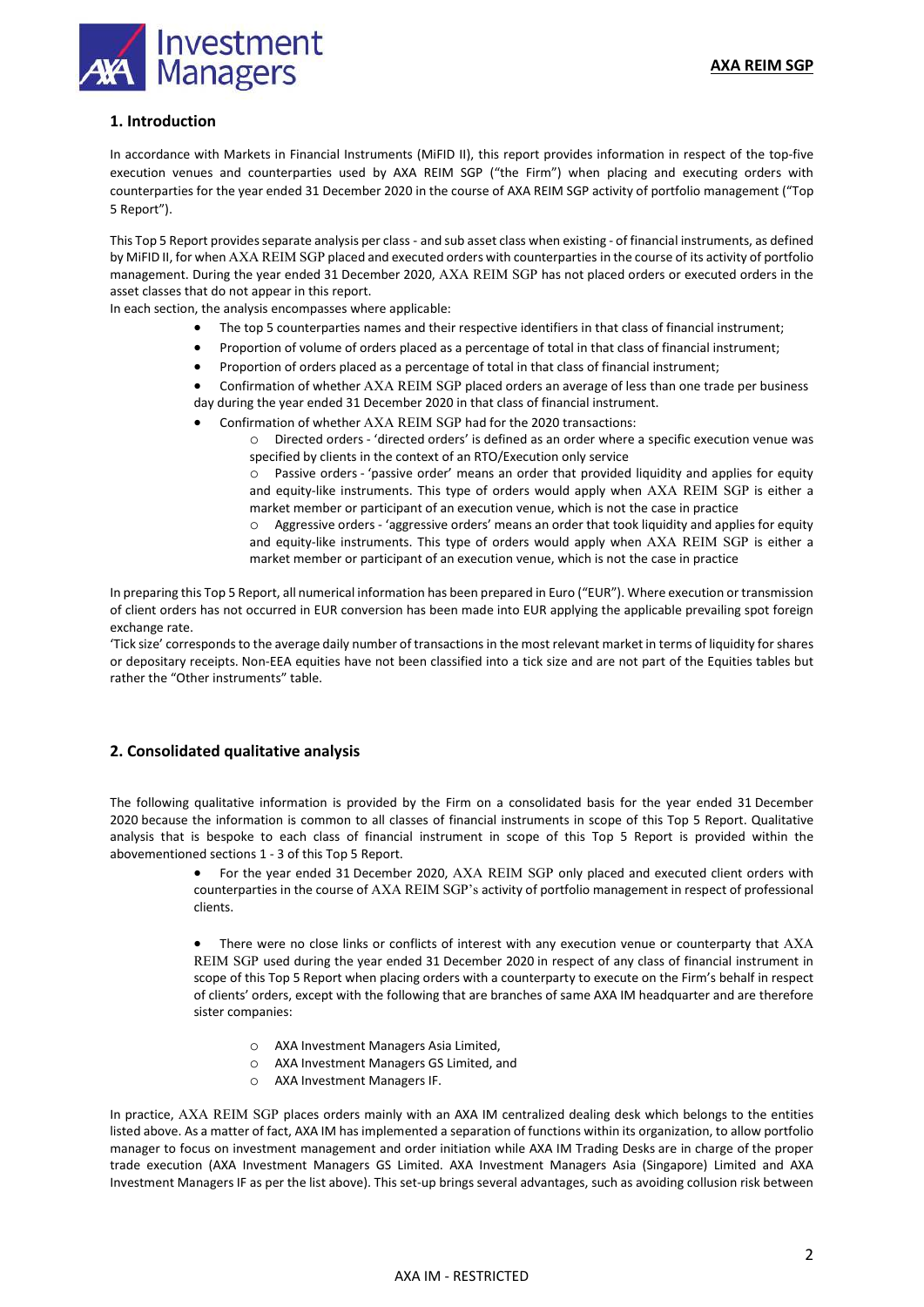### **AXA REIM SGP**



Portfolio Managers and counterparties and provide with a transversal view on Portfolio Managers orders to allow orders merging opportunities across portfolios. Potential conflict of interests have been identified accurately and managed accordingly with no additional costs billed by AXA IM Trading Desks as an intermediate than operating cost. On top of that regular monitoring of best execution/allocations is performed.

 There were no specific arrangements with any execution venue or counterparty of the Firm regarding payments made and received, discounts, rebates, or non-monetary benefits, regardless of class of financial instruments in scope of this Top 5 Report. In principle, the Firm may accept minor NMBs related to provision of services to clients if they are capable of enhancing the quality of service provided to the client and are of a scale and nature which would not impair compliance with the Firm duty to act in the best interests of clients. Minor NMBs may include, but are not limited to:

o information or documentation relating to a financial instrument or an investment service which is either generic in nature or publicly available;

o Participation in conferences, seminars and other training events on the benefits and features of a specific financial instrument or investment service;

o Hospitality of a reasonable de minimis value (determined at the local entity level), such as food and drink during a business meeting or conference, seminar or training event as mentioned above; and

o Any other minor NMB which the local jurisdiction deems capable of enhancing quality of a service provided to a client and is of a scale and nature which will not impair compliance with the duty to act in the client's best interests.

 Counterparties utilized by the Firm are subject to an initial authorization process and thereafter ongoing monitoring processes, which includes, but is not limited to, assessing the credit worthiness and financial stability of the counterparty, a review of the counterparty's execution services and the counterparty's ability to trade effectively on behalf of the Firm's clients. During the year ended 31 December 2020, selection of intermediaries has been expanded to include new counterparties that specialize in executing on specific markets so that the Firm is in a position to provide appropriate execution coverage to its clients.

 During the year ended 31 December 2020, AXA REIM SGP has not been in a position to use output of a consolidated tape provider given none are currently established in Europe.

 For the year ended 31 December 2020, AXA REIM SGP has not used any broker's RTS 27 reports for broker selection decisions making purposes.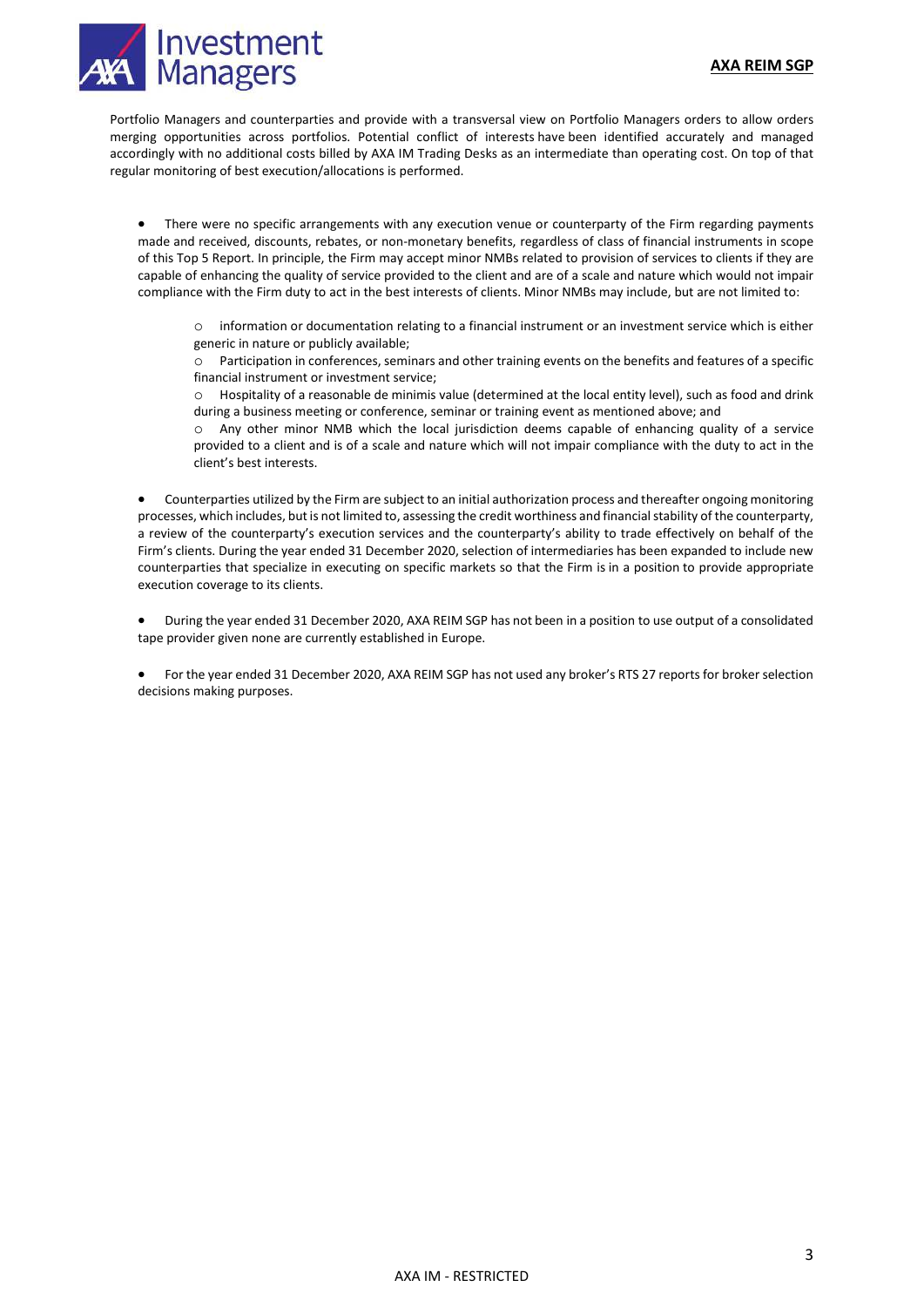#### **3. Annual top-five counterparty reporting for activity of placing and transmitting of clients orders**

| Class of instrument                                                                |                      | <b>Debt instruments - Bonds</b>                                             |                                                                             |                                 |                                    |                                  |  |
|------------------------------------------------------------------------------------|----------------------|-----------------------------------------------------------------------------|-----------------------------------------------------------------------------|---------------------------------|------------------------------------|----------------------------------|--|
| Notification if < 1 average trade per business day in the previous year            |                      | Yes                                                                         |                                                                             |                                 |                                    |                                  |  |
| Top five execution venues ranked in terms<br>of trading volumes (descending order) | l lei                | Proportion of<br>volume traded as<br>a percentage of<br>total in that class | Proportion of<br>orders executed<br>as percentage of<br>total in that class | Percentage of<br>passive orders | Percentage of<br>aggressive orders | Percentage of<br>directed orders |  |
| AXA INVESTMENT MANAGERS IF SA                                                      | 969500X1Y8G7LA4DYS04 | 65,22%                                                                      | 68,93%                                                                      |                                 |                                    | 0,00%                            |  |
| AXA INVESTMENT MANAGERS GS LIMITED                                                 | 213800RHZ63F9LBR3968 | 28,99%                                                                      | 24,39%                                                                      |                                 |                                    | 0,00%                            |  |
| AXA INVESTMENT MANAGERS ASIA LIMITED                                               | 213800O3PXKASJO7RQ65 | 5,80%                                                                       | 6,68%                                                                       |                                 |                                    |                                  |  |
| Non applicable                                                                     | Non applicable       | Non applicable                                                              | Non applicable                                                              |                                 |                                    | Non applicable                   |  |
| Non applicable                                                                     | Non applicable       | Non applicable                                                              | Non applicable                                                              |                                 |                                    | Non applicable                   |  |

AXA REIM SGP generally takes into account the following execution factors in placing and executing orders with counterparties in the course of AXA REIM SGP's activity of portfolio management: price of the financial instrument, costs directly related to transacting the order (including any commission or charges levied by AXA Investment Managers GS Limited / AXA Investment Managers IF / AXA IM Asia and implicit costs), speed of execution, likelihood of execution and settlement, size of the order, nature of the order and any other consideration relevant to the execution of the client order, provided that where a specific client instructio applies, AXA REIM SGP will employ that specific client instruction.

Most of the orders on bonds are placed to AXA IM dealing desks (internal placement to AXA Investment Managers GS Limited, AXA Investment Managers IF, AXA Investment Managers Asia as per the below). Main advantages of such set-up are (i) the increase of quality of execution, (ii) the decrease of costs related to brokerage and (iii) portfolio managers focusing on investment management rather than management and execution.

In the absence of a specific client instruction, the other execution factors that both AXA Investment Managers GS Limited and AXA Investment Managers IF may take into consideration as relevant to the execution of the client order may include: the need for timely execution, the potential for price improvement, the potential price impact of a client order, the liquidity of the market (which may make it difficult to execute a client order), the nature of the transaction (including whether or not such transaction is executable on a regulated, market or not) the quality and cost effectiveness of any available clearing and settlement facilities and the need for counterparty diversification.

The priority of the execution criteria when placing orders on bonds is typically:

- Priority 1: price and size of the client order, likelihood of execution & settlement
- $\bullet$ Priority 2: speed of execution, nature of the client order
- $\bullet$ Priority 3: Direct execution costs

As part of its post trade transaction monitoring process, AXA IM undertakes monitoring and review of executed client orders in order to validate and analyse the delivery of best execution and the effectiveness of this Order Selection Policy and with a view to appropriately addressing any deficiencies in best execution identified. The primary responsibility for monitoring the quality of client order execution resides with each person within the asset management teams and the centralised dealing desk who transacts a client order, as well as the head of each asset management team and the centralised dealing desk. AXA IM performs dayto-day monitoring of executed client orders and has an escalation process in place to raise issues within the asset management teams and the centralised dealing desk.